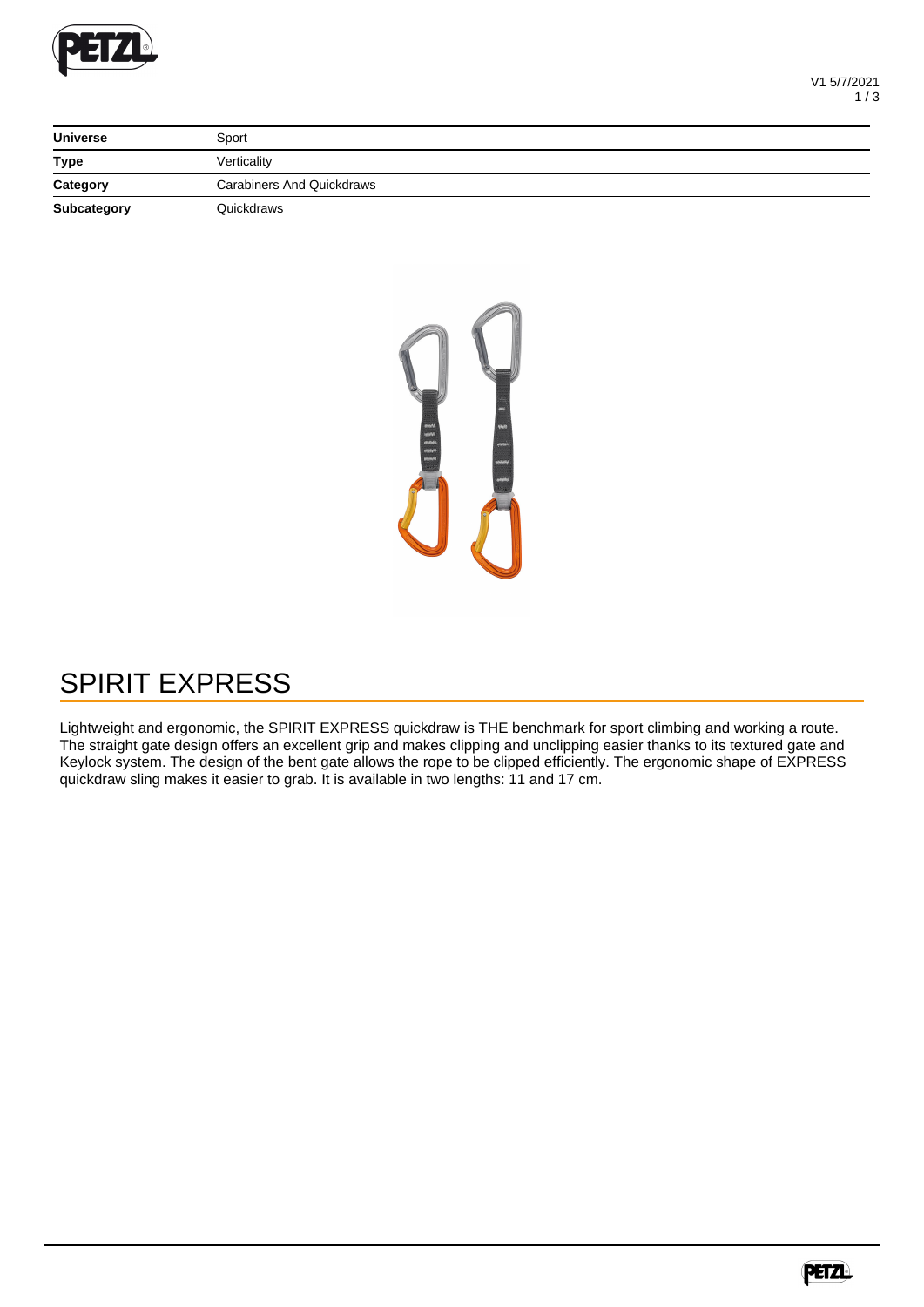|                       | Short Description Lightweight, versatile quickdraw for rock climbing                                                                                                                                                                                                                                                                                                                                                                                                                                                                                                                                                                                                                                                                                                                                                                                                                                                                                   |
|-----------------------|--------------------------------------------------------------------------------------------------------------------------------------------------------------------------------------------------------------------------------------------------------------------------------------------------------------------------------------------------------------------------------------------------------------------------------------------------------------------------------------------------------------------------------------------------------------------------------------------------------------------------------------------------------------------------------------------------------------------------------------------------------------------------------------------------------------------------------------------------------------------------------------------------------------------------------------------------------|
| <b>Selling Points</b> | • Easier to use for clipping and unclipping:<br>- SPIRIT carabiners, straight gate on top and bent gate on bottom<br>- the straight gate design offers an excellent grip and makes clipping and unclipping easier thanks to its textured gate and<br>Keylock system<br>- the design of the bent gate allows the rope to be clipped efficiently<br>- the ergonomic shape of EXPRESS quickdraw sling makes it easier to grab<br>• Lightweight and versatile:<br>- under 100 g for the 17 cm version<br>- H-shaped cross-section offers an optimized strength/weight ratio<br>- available in two lengths: 11 and 17 cm<br>• Reliable and durable:<br>- very reliable carabiner gate mechanism<br>- wider rope and anchor contact surfaces for better rope glide and reduced wear on the carabiner<br>- the STRING quickdraw sling protector helps maintain the proper orientation of the carabiner and protect the carabiner<br>attachment loop from wear |
| <b>Specification</b>  | • Major axis strength: 23kN<br>• Minor axis strength: 8kN<br>• Open gate strength: 9kN<br>• Gate opening:<br>- 21 mm straight gate<br>- 25 mm bent gate<br>• Capacity: 21mm<br>• Material(s): aluminum carabiner, polyester webbing, rubber STRING<br>• Certification(s):<br>- carabiner: CE EN 12275 type B, UIAA<br>- sling: CE EN 566, UIAA                                                                                                                                                                                                                                                                                                                                                                                                                                                                                                                                                                                                         |